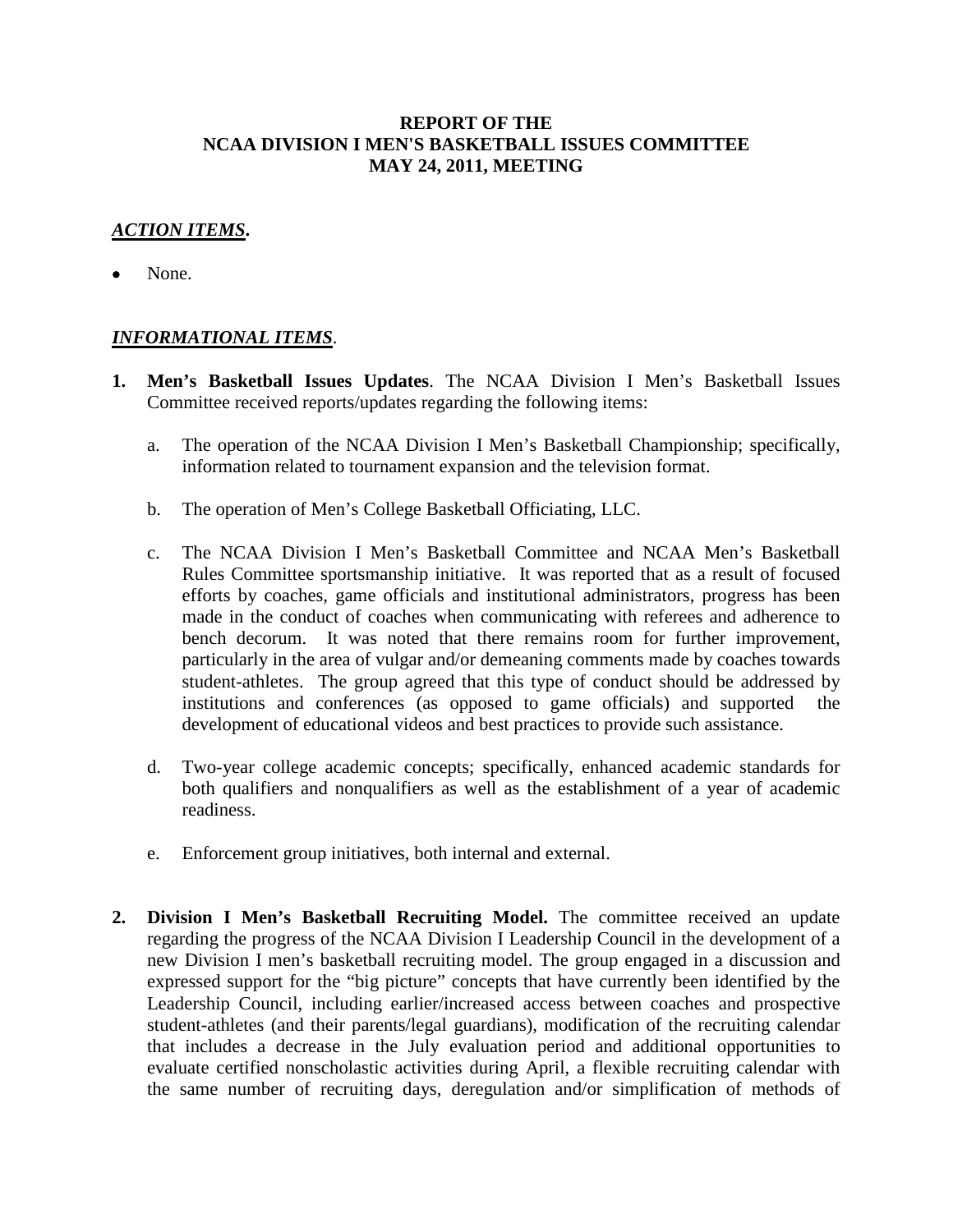communication with prospects( and their parents /legal guardians) and a moratorium on further changes until the new model can be appropriately evaluated over a period of time.

## **3. Legislative Issues.**

 $\overline{\phantom{a}}$  , where  $\overline{\phantom{a}}$ 

- a. The committee received an overview of 2010-11 legislative proposals impacting men's basketball. The group expressed some concern regarding the adoption of NCAA Division I Proposal No. 2010-24, the proposal to move the date for withdrawal from the NBA draft to the day before the initial date for signing the spring National Letter of Intent (NLI). Specific concerns identified included the potential inability of studentathletes to gather all necessary information to make an informed decision, the disruption of team continuity during the latter part of the regular season/NCAA Division I Men's Basketball Championship tournament and the increased media attention during the championship. The committee also discussed Proposal No. 2010- 16-C and related amendments, which would establish limitations on noncoaching basketball-specific personnel and was tabled by the NCAA Division I Legislative Council in April, and expressed support for the Legislative Council's suggestion to the NCAA Division I Recruiting and Athletics Personnel Issues Cabinet to consider alternatives that address limits only on bench personnel (during practice and competition).
- b. The committee reviewed NCAA Bylaws 17.3.5.1 and 17.3.5.1.1 regarding qualifying regular-season multiple-team events and discussed the various event formats , but agreed not to recommend any changes to the current legislation.
- c. The committee reviewed Bylaw 17.3.2.2, the new preseason practice start date/rule governing Division I women's basketball and requested that the National Association of Basketball Coaches (NABC) solicit feedback from its coaching community as to whether there is merit in proposing a similar rule in men's basketball.
- **4. Division I Basketball Event Certification Issues.** The committee received a report regarding the criteria for the application of the adjoining-state restrictions of the basketball event certification process and the process for requesting a waiver of the adjoining-state rule. The committee was requested to consider a modification to the NCAA Division I Legislative Council Subcommittee for Legislative Relief waiver process that would allow a prospective student-athlete to submit information and documentation directly to the basketball certification staff who, along with the Men's Basketball Issues committee chair, would review the information and determine whether circumstances warrant the submission of a waiver request. Under the current process, a waiver must be submitted by an entity within the NCAA governance structure or membership, which forces a prospective student-